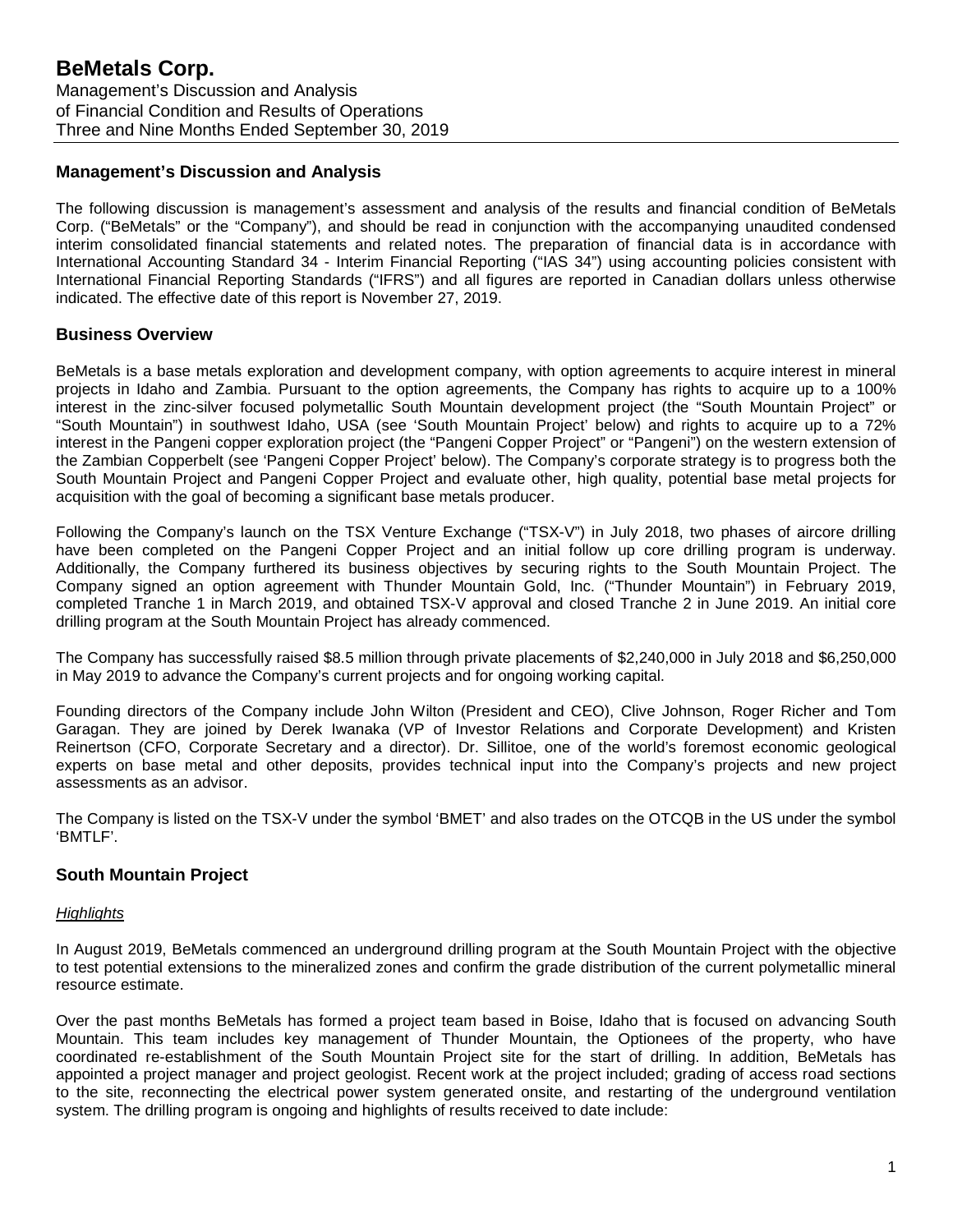Management's Discussion and Analysis of Financial Condition and Results of Operations Three and Nine Months Ended September 30, 2019

- o **Drill hole SM19-006:** intersected 15.70 metres grading 21.27% Zinc ("Zn"), 147 grams per tonne ("g/t") Silver ("Ag"), 8.04 g/t Gold ("Au"), 0.77% Lead ("Pb"), and 0.30% Copper ("Cu")
- o **Drill hole SM19-007:** intersected 12.20 metres grading 18.16% Zn, 122.6 g/t Ag, 4.41 g/t Au, 1.55% Pb, and 0.16% Cu
- o **Drill hole SM19-003:** intersected 24.17 metres grading 11.12% Zn, 267 g/t Ag, 3.44 g/t Au, 3.75% Pb, and 0.29% Cu
	- o **Including:** 9.60 metres grading 11.74% Zn, 437 g/t Ag, 5.99 g/t Au, 8.68% Pb, and 0.38% Cu
	- o **Including:** 13.26 metres grading 11.77% Zn, 169 g/t Ag, 1.88 g/t Au, 0.54% Pb, and 0.25% Cu
- o **Drill hole SM19-014 Interval 1:** intersected 15.09 metres grading 9.59% Zn, 127.1 g/t Ag, 1.50 g/t Au, 0.69% Pb, and 0.28% Cu

The results support the significant high-grade nature of the deposit, and show the robust grades in both silver and gold associated with the base metal mineralization. These results relate to drill holes completed both above (SM19-006) and below (SM19-003/005/014) the Sonneman level adit in an extensive area of mineralization known as the DMEA zone. Notably, drill hole SM19-014 is the Company's deepest hole to intersect multiple zones of significant mineralization. This illustrates the up and down plunge potential to extend the mineralized bodies that form the deposit with further drilling to expand the high-grade resource base during future work plans. The phase 1 drilling program is progressing well towards the goals of testing the drilling strategy and targeting from the existing underground infrastructure. It is also identifying areas of potential extensions to the mineralization. More details of these results are disclosed in the Company's news releases dated October 8, 2019 and November 26, 2019, available on the Company's website at www.bemetalscorp.com.

#### *About the Project*

The South Mountain Project is a high-grade zinc/silver, polymetallic development project that is located approximately 70 miles southwest of Boise, Idaho. The project was intermittently mined from the late 1800s to the late 1960's and its existing underground workings remain intact and well maintained. Historic production has largely come from skarn-hosted and high-grade massive sulfide bodies that remain open for resource expansion at depth and along strike. These highgrade bodies comprise South Mountain's current mineral resource. According to historical smelter records approximately 53,642 tons of mineralized material has been mined to date. These records also indicate average grades; 14.5% Zn, 363.42 g/t Ag, 1.98 g/t Au, 2.4% Pb, and 1.4% Cu were realised.

The South Mountain Project is largely on and surrounded by private surface land, and as such, the permitting and environmental aspects of the project are expected to be straightforward. Permits are in place for exploration and BeMetals does not anticipate any significant barriers to any future development through following normal procedures at the South Mountain Project. An independent technical report for the South Mountain Project for the current mineral resource, prior to the phase 1 drilling campaign, has been completed by Hard Rock Consulting, LLC, effective April 1, 2019, and is available on the Company's website at [www.bemetalscorp.com](http://www.bemetalscorp.com/) and under the Company's profile on SEDAR at [www.sedar.com.](http://www.sedar.com/)

In August 2019, BeMetals commenced an underground resource expansion and confirmation drilling program at the South Mountain Project, expected to consist of approximately 2,500 metres of diamond drilling. The Company is drilling from the existing underground workings in the Sonneman level as a series of fans from approximately five drill platform locations within the existing Sonneman level.

#### *Terms of the Agreement*

In February 2019, the Company entered into an option agreement (the "South Mountain Agreement") with Thunder Mountain and certain of its wholly-owned subsidiaries, to acquire up to a 100% interest in the South Mountain Project. In June 2019, the Company received final approval from the TSX-V of the option agreement and related transactions (the "South Mountain Transaction").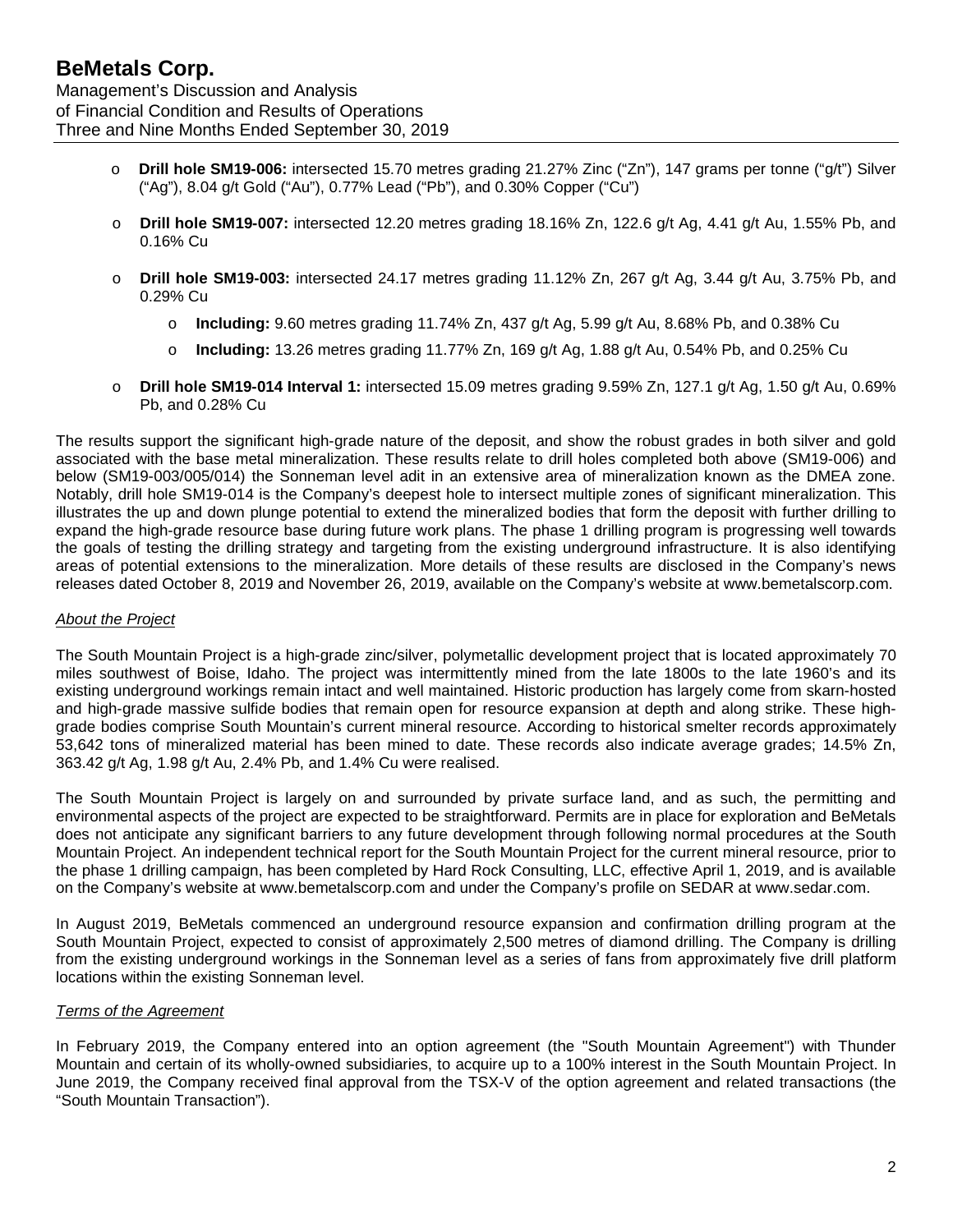Management's Discussion and Analysis of Financial Condition and Results of Operations Three and Nine Months Ended September 30, 2019

Under the terms of the South Mountain Agreement, the Company through its wholly owned subsidiary has the right to acquire from Thunder Mountain, all of its interest in the South Mountain Project over a two year period by way of acquiring 100% of the outstanding shares of South Mountain Mines Inc. ("SMMI"), a wholly owned subsidiary of Thunder Mountain (the "SMMI Acquisition"). SMMI currently holds a 75% interest in the South Mountain Project and has the right to acquire the remaining 25% upon satisfying a 5% Net Returns Royalty capped at US\$5,000,000 which is due on or before November 3, 2026.

In order to complete the SMMI Acquisition, the Company must:

- 1. Make an initial cash payment of US\$100,000 upon Thunder Mountain delivering voting support agreements from shareholders controlling over 50% of outstanding Thunder Mountain shares (completed);
- 2. Upon satisfaction of certain conditions precedent, including receipt of TSX-V acceptance and all requisite Thunder Mountain shareholder approvals:
	- a. purchase 2.5 million shares of common stock of Thunder Mountain at US\$0.10 per share by way of private placement (completed); and
	- b. issue 10 million common shares of the Company to Thunder Mountain (completed);
- 3. Make four cash payments of US\$250,000 each on or before the 6, 12, 18 and 24 month anniversary of June 10, 2019, respectively;
- 4. Complete a Preliminary Economic Assessment for the South Mountain Project; and
- 5. Make a final payment to Thunder Mountain consisting of cash, common shares of the Company, or a combination of both at the discretion of the Company. The final payment can be the greater of either US\$10 million or 20% of the after-tax net present value of the property as calculated in a Preliminary Economic Assessment study completed by an agreed independent author. The final payment can be decreased by US\$850,000 to account for certain cash payments previously made under items 1 and 2 above, the value of the 10 million BeMetals shares issued under item 2 above, as well as certain liabilities of SMMI to be assumed upon the SMMI Acquisition. The final payment is also capped at a maximum of 50% of the market capitalization of the Company as of the completion date of the SMMI Acquisition if applicable.

Pursuant to the South Mountain Agreement, BeMetals will have two years to complete the SMMI Acquisition (subject to extension in certain limited circumstances). BeMetals' wholly owned subsidiary will become the operator of the South Mountain Project upon the completion of certain conditions precedent and will solely fund the exploration programs and completion of the PEA.

#### *Summary of Exploration Expenses*

The following table summarizes the exploration costs associated with the Company's South Mountain Project as at September 30, 2019:

|                            |    | South<br>Mountain<br>Project |
|----------------------------|----|------------------------------|
| Balance December 31, 2018  | \$ |                              |
| Consulting & wages         |    | 301,190                      |
| Drilling                   |    | 259,844                      |
| Land fees/Lease payments   |    | 9,454                        |
| Site logistics             |    | 143,637                      |
| Underground infrastructure |    | 248,877                      |
| Balance September 30, 2019 | ß. | 963,002                      |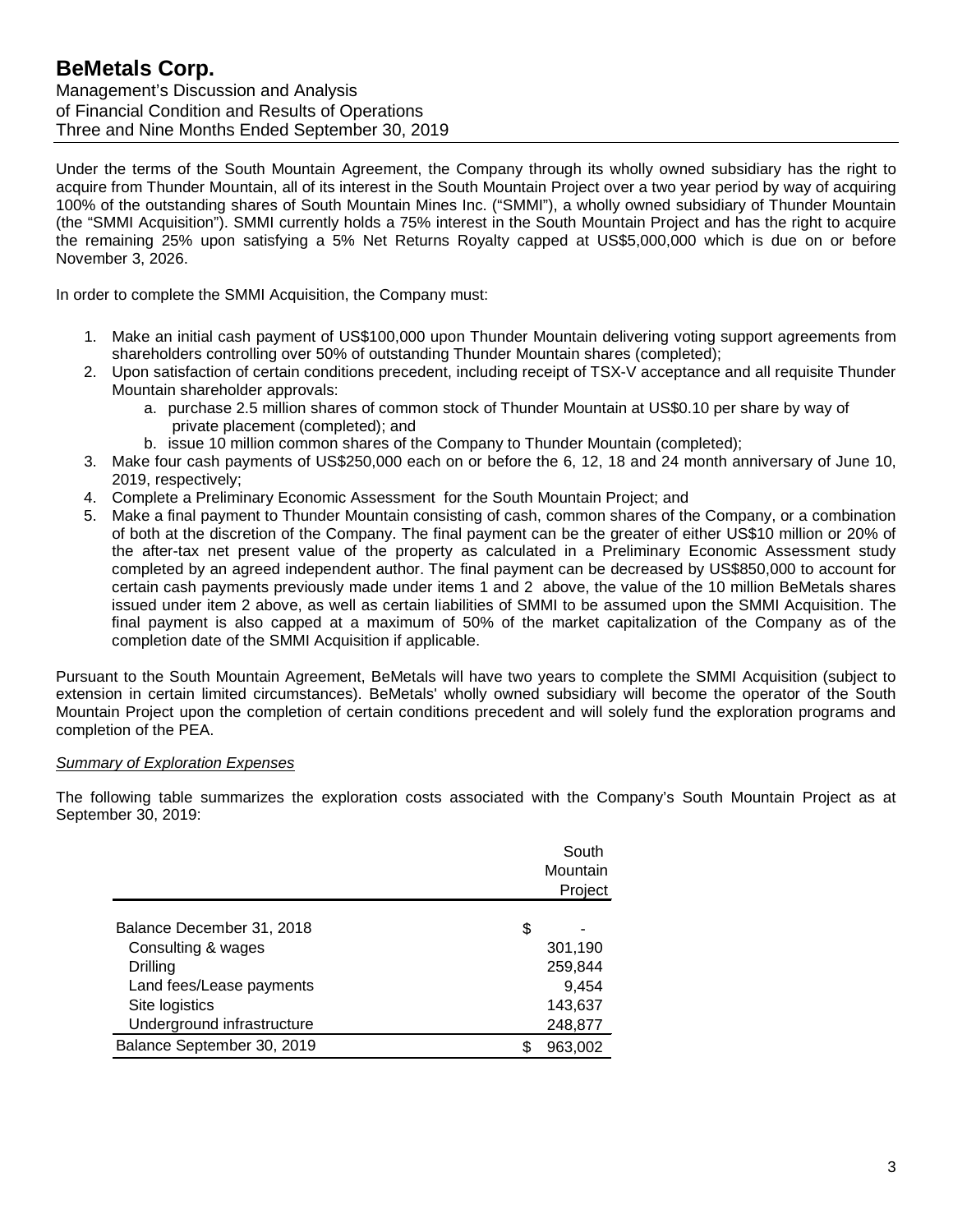# **Pangeni Copper Project**

#### *Highlights*

In January 2019, BeMetals announced further encouraging copper geochemical results from its Phase 2 aircore drilling program at the Pangeni Copper Project. The Company has now completed two phases of aircore drilling, which has totaled some 3,600 metres in 113 boreholes on the property. Based on the combined aircore programs, BeMetals generated the following three high-priority drill targets:

- o **D2 Target:** the highest tenor copper sample from the aircore programs to date on the property, of 1,459 parts per million ("ppm") Cu in borehole D2-09. This sample is at a depth of 27 metres, some 3 metres below Kalahari sand.
- o **H1 Target:** as identified by aircore boreholes H1-05 and H1-07 that returned 703 ppm and 269 ppm Cu respectively where thickness of Kalahari cover on this line averages some 26 metres.
- o **E2 Target:** defined as a broad anomalous zone including 632 ppm, 565 ppm, and 530 ppm Cu from boreholes E2-05, E2-04 and E2-03 respectively. The Kalahari cover thickness across this line averages 24 metres.

In July 2019, the Company launched a core drilling program at the Pangeni Copper Project, comprising approximately six shallow boreholes to test the three targets generated by the aircore drilling programs. Between July 2 and August 23, 1,275 metres of core drilling was completed on the Project during the 2019 field season. The core was transported to the town of Kitwe in the Zambian Copperbelt for sampling. Full laboratory results were received in October, and quality assessments of the data completed. The results indicate a number of anomalous zones of predominantly copper sulphide mineralization are present at both the D2 and E2 targets. Highlights of the drilling results include:

- o **D2 Target**: Drill Hole D2-C1 intersected 5.50 metres grading 0.53% Cu Drill Hole D2-C2 intersected 5.56 metres grading 0.47% Cu
- o **E2 Target:** Drill Hole E2-C2 intersected 4.50 metres grading 0.39% Cu
	- o **Including**: 0.5 metres of 1.59% Cu & 0.5 metres grading 1.22% Cu

Importantly these intersections are related to broader zones of anomalous copper and associated with alteration minerals known to occur in copper deposits within the region. Twelve core holes have now been drilled on this 575km<sup>2</sup> property to date, including five drill holes completed in 2016, targeting four prospects, each separated by at least 7 kilometres. Eight of the total twelve diamond drill holes have, to date, returned significant copper sulphide mineralization. Exploration plans for the 2020 field season are being designed to likely focus on further aircore drilling at the D2, SW (E2) and CT targets to test for extensions and vectors towards higher grade copper mineralization at these prospects. The E2 target results represent a 600 metre northeast extension, of the previously drilled SW Target, under the Kalahari sand cover units. This consolidated SW (E2) prospect has now returned significant bedrock copper mineralization over some two kilometres of strike. More details of these results are disclosed in the Company's news release dated October 16, 2019 titled "BeMetals Reports Encouraging Core Drilling Results from Pangeni Copper Exploration Project in Zambia" available on the Company's website at [www.bemetalscorp.com.](http://www.bemetalscorp.com/)

#### *About the Project*

The Pangeni Copper Project is located on the western extension of the Zambian Copperbelt, within the Lufilian Arc, underlain by Katangan Supergroup metasediments situated unconformably on basement schists and gneisses, which are covered by a thin veneer of Kalahari sands. The open pit Sentinel Copper Mine is operated by First Quantum Minerals Ltd. some 130 kilometres to the northeast of the Pangeni Project. A number of major international mining companies have identified this region of the Zambian Copperbelt to be prospective for the discovery of tier one copper mines and are also conducting extensive exploration work in this area.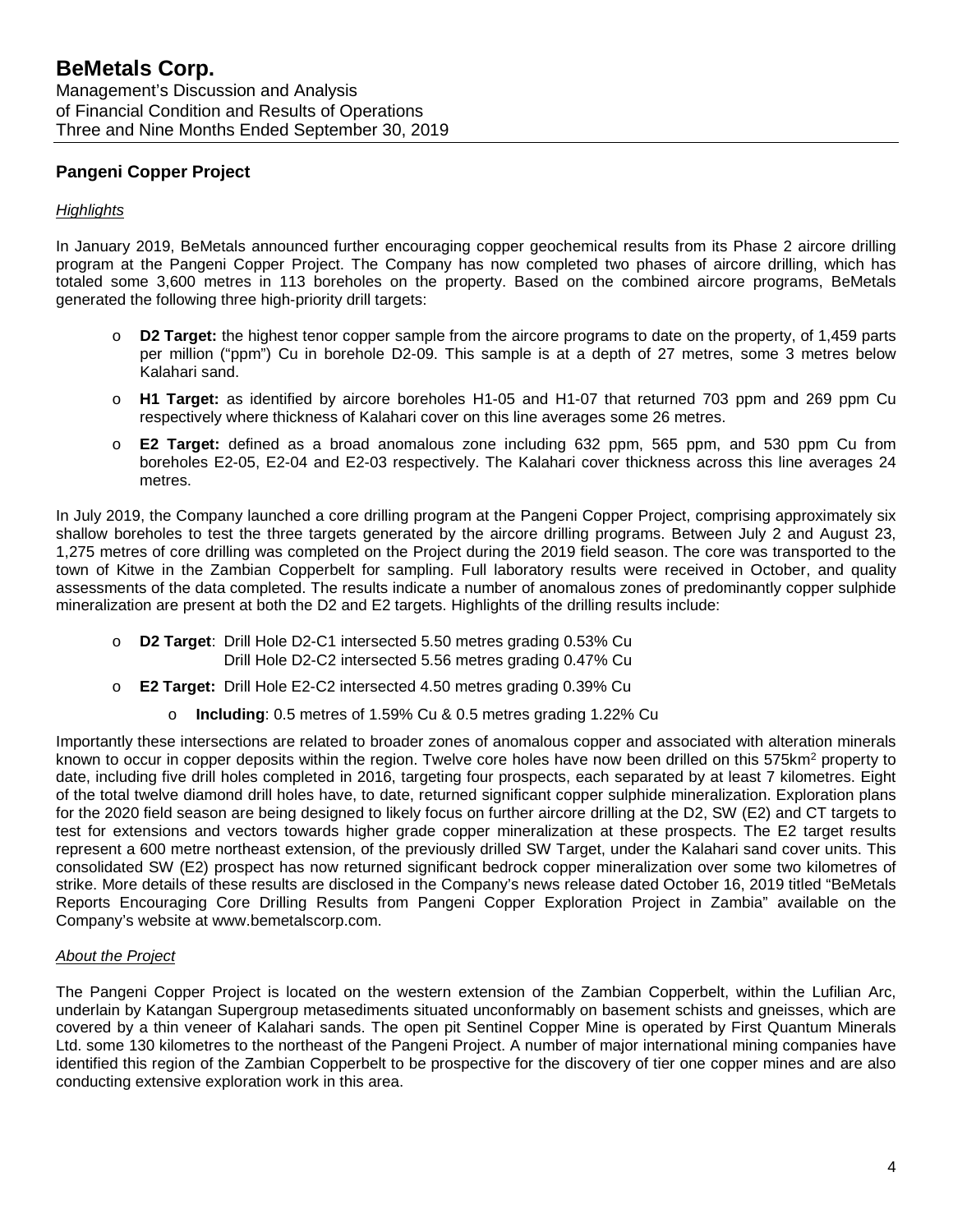# **BeMetals Corp.** Management's Discussion and Analysis of Financial Condition and Results of Operations Three and Nine Months Ended September 30, 2019

The Pangeni Project property is geologically prospective for the following deposit types; Basement-hosted Cu (analogues: the Lumwana Deposit, Nyungu Prospect), Sediment-hosted stratiform Cu-Co (analogues: Nchanga, Konkola, Nkana, and Mufulira Deposits), other Domes Region Deposits e.g. Sentinel, and Kansanshi and DRC Copperbelt Deposits e.g. Lonshi, Frontier, Kamoa-Kakula).

An independent technical report for the Pangeni Copper Project, prior to the 2019 drilling campaign, has been completed by African Mining Consultants Limited, effective April 10, 2018, and is available on the Company's website at www.bemetalscorp.com and under the Company's profile on SEDAR at www.sedar.com.

#### *Terms of the Agreement*

In February 2018, further to a November 2017 letter agreement, the Company confirmed the agreement (the "Pangeni Agreement") with Copper Cross Zambia Limited (the "Pangeni Vendor") for the right to acquire up to a 72% interest in the Pangeni Copper Project. In July 2018, the Company received final approval from the TSX-V of the option agreement and related transactions.

Under the terms of the Pangeni Agreement, to complete the acquisition of the initial 67.5% interest in the Pangeni Copper Project, the Company must, before the second anniversary in February 2020:

- 1. make cash payments of US\$300,000 (US\$150,000 completed) (CA\$194,455);
- 2. issue a total of 500,000 common share (300,000 common shares issued);
- 3. expend US\$2.5 million in exploration work which is a firm obligation under the Pangeni Agreement and is required to be satisfied by either expenditures on exploration activities or by cash payments to the Pangeni Vendor (US\$1,463,193 advanced) (CA\$1,926,222);

and then, before the fifth anniversary in February 2023:

- 4. complete a preliminary economic assessment;
- 5. make a further cash payment of US\$450,000 (a portion of which may be paid in common shares at the option of the Company); and
- 6. make a payment of US\$700,000 as an advanced royalty reduction payment.

Following acquisition of the initial 67.5% interest the Company can acquire an additional 4.5% interest by completing a feasibility study and making a further cash payment of US \$750,000 (a portion of which may be paid in common shares at the option of the Company).

At the commencement of the mine development phase, and following a feasibility study, a one-off milestone payment would be payable, based upon total proven and probable mineral reserves, as follows: US\$2 million if less than 500 kilotonnes ("kt") contained copper, US\$3 million if the contained copper is between 500 kt and 1,000kt, and US\$6 million if greater than 1,000kt contained copper. Upon commencement of production, Pangeni Mineral Resources Limited is entitled to a 3% Net Smelter Royalty (which may be reduced to 2.5% following the US\$700,000 royalty reduction payment above and further reduced to 1% following an additional royalty reduction payment by the Company, determined by an internationally recognised valuator, which is not to exceed US\$3.3 million).

#### *Summary of Exploration Expenses*

The following table summarizes the advances & expenditures associated with the Company's Pangeni Copper Project expenditure commitment as at September 30, 2019: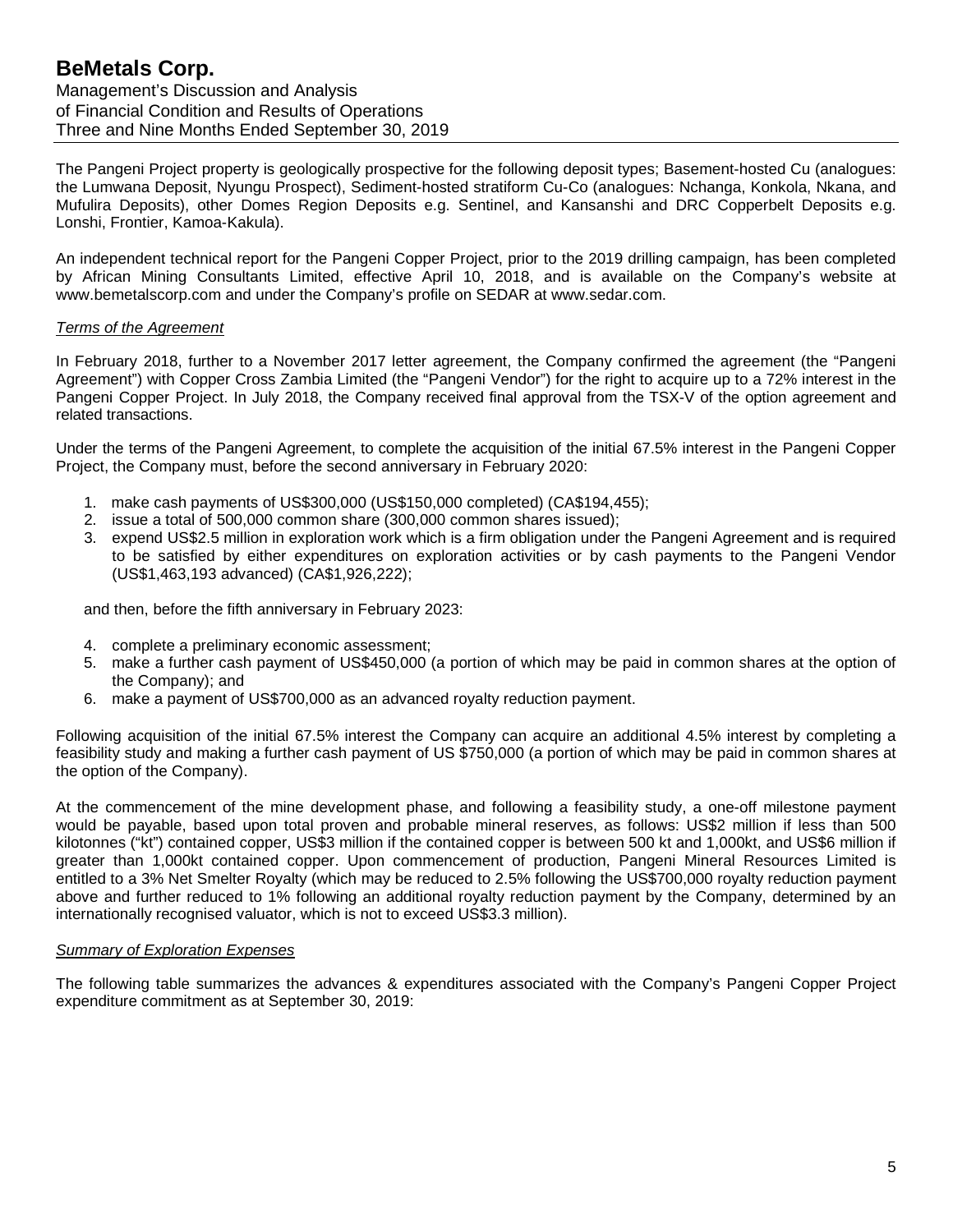Management's Discussion and Analysis of Financial Condition and Results of Operations Three and Nine Months Ended September 30, 2019

|                                        | Pangeni       |
|----------------------------------------|---------------|
|                                        | Copper        |
|                                        | Project       |
|                                        |               |
| Balance December 31, 2018              | \$<br>901,674 |
| Consulting & wages                     | 136,611       |
| Drilling                               | 625,588       |
| Licenses/Permitting                    | 20,170        |
| Site logistics                         | 138,020       |
| Balance September 30, 2019             | 1.822.063     |
|                                        |               |
| Advances unspent at September 30, 2019 | 104,159       |
|                                        |               |
| Balance September 30, 2019             | \$1.926.222   |

## **Overall Performance and Results of Operations**

Total assets increased to \$11,152,532 at September 30, 2019, from \$3,840,480 at December 31, 2018. The most significant assets at September 30, 2019, were cash of \$2,676,948 (December 31, 2018: \$342,849), investments of \$314,521 (December 31, 2018: \$nil), and exploration and evaluation assets of \$8,092,525 (December 31, 2018: \$3,456,132).

#### *Three months ended September 30, 2019 and 2018*

Loss for the three months ended September 30, 2019, increased by \$132,203 from \$99,801 for the three months ended September 30, 2018, to \$232,004 for the three months ended September 30, 2019. The increase in loss is largely due to a decrease of \$69,154 in foreign exchange gain. Foreign exchange gains of \$6,722 were recorded for the three months ended September 30, 2019, compared to foreign exchange gains of \$75,876 for the three months ended September 30, 2018.

Unrealized gain on available-for-sale investments of \$118,216 was recorded during the three months ended September 30, 2019 (2018: \$nil).

#### *Nine months ended September 30, 2019 and 2018*

Loss for the nine months ended September 30, 2019, increased by \$25,715 from \$592,770 for the nine months ended September 30, 2018, to \$618,485 for the nine months ended September 30, 2019. Loss remained relatively consistent for the nine months ended September 30, 2019, compared to the same period in 2018.

Unrealized loss on available-for-sale investments of \$20,204 was recorded during the three months ended September 30, 2019 (2018: \$nil).

#### **Liquidity and Capital Resources**

As at September 30, 2019, the Company had working capital of \$1,322,847. The Company does not currently have a source of revenue. The Company expects it will need to raise additional funds within the next twelve months to meet its long-term commitments and growth strategy. Although the Company has been successful in the past in obtaining financing, there is no assurance that it will be able to obtain adequate financing in the future or that such financing will be on terms that are acceptable to the Company. The uncertainty of the Company's success in raising additional capital funding casts significant doubt on the Company's ability to continue as a going concern.

The Company has no bank debt or banking credit facilities in place.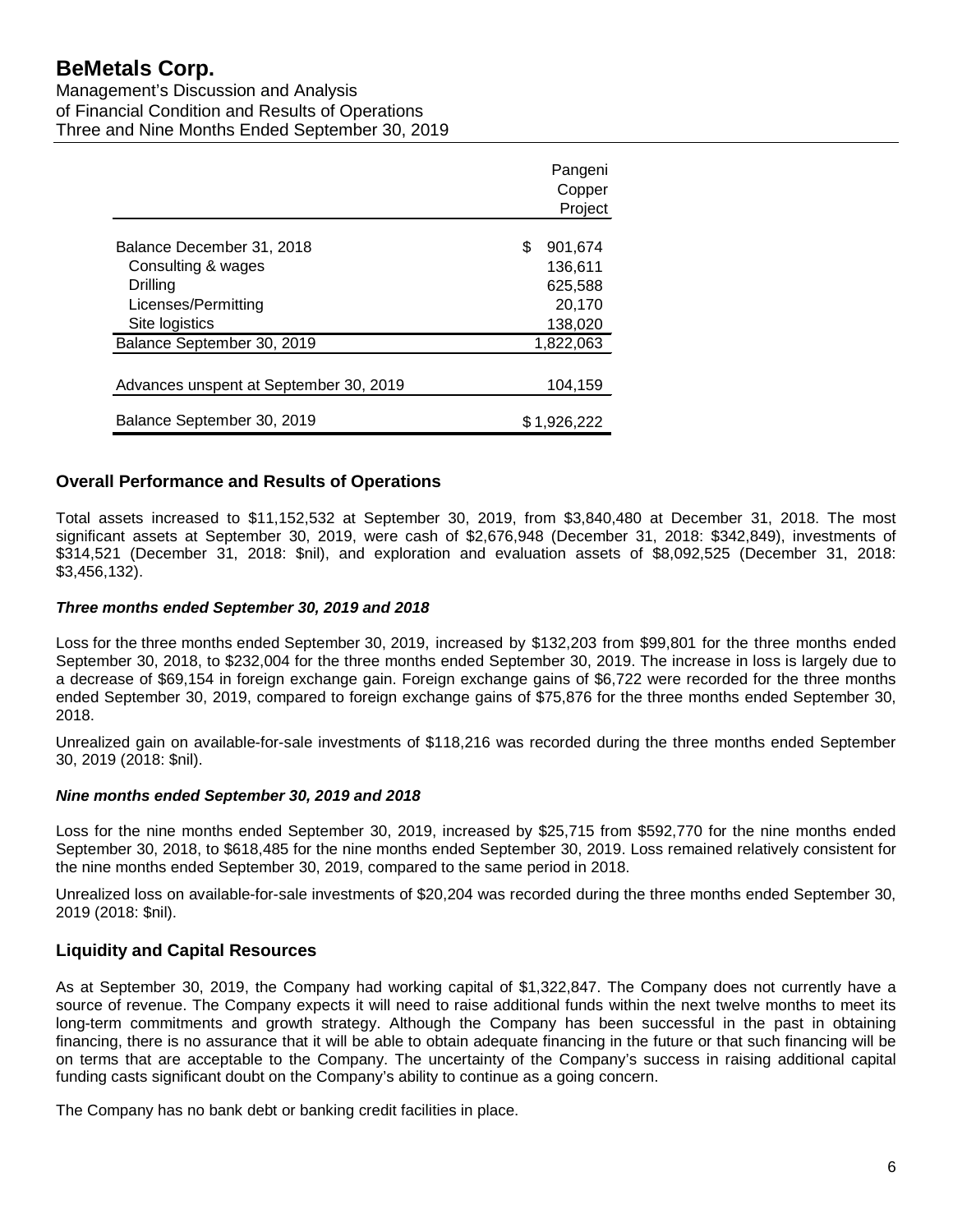Management's Discussion and Analysis of Financial Condition and Results of Operations Three and Nine Months Ended September 30, 2019

# **Summary of Quarterly Results**

|                                  | Q3         |   | Q <sub>2</sub> |   | Q1         |    | Q4         |
|----------------------------------|------------|---|----------------|---|------------|----|------------|
|                                  | 2019       |   | 2019           |   | 2019       |    | 2018       |
| Revenue                          | \$         | S | -              | S |            | S  |            |
| Loss and comprehensive loss      | (113, 788) |   | (358, 701)     |   | (166,200)  |    | (417, 034) |
| Basic and diluted loss per share | (0.00)     |   | (0.00)         |   | (0.00)     |    | (0.01)     |
|                                  |            |   |                |   |            |    |            |
|                                  | Q3         |   | Q2             |   | Q1         |    | Q4         |
|                                  | 2018       |   | 2018           |   | 2018       |    | 2017       |
| Revenue                          | \$         |   | ۰              |   |            | \$ |            |
| Loss and comprehensive loss      | (99,801)   |   | (317, 885)     |   | (175, 084) |    | (81,099)   |
| Basic and diluted loss per share | (0.00)     |   | (0.01)         |   | (0.00)     |    | (0.00)     |

The increase in loss and comprehensive loss for Q1 and Q2 2018, was primarily the result of share-based compensation. The increase in loss and comprehensive loss for Q4 2018 was primarily the result of foreign exchange loss and sharebased compensation. The increase in loss and comprehensive loss for Q2 2019 was primarily the result of unrealized loss on available-for-sale investments.

# **Outstanding Share Data**

## *Issued and fully paid common shares*

As at the date of this report, there were 104,927,440 common shares issued and outstanding.

#### *Escrowed shares*

In July 2018, in connection with completion of the Qualifying Transaction, an additional 11,430,002 shares were placed into escrow resulting in an aggregate amount of 15,538,574 common shares in escrow. These escrowed shares are being released in semi-annual tranches until July 2021.

As at the date of this report, 9,323,140 shares remain in escrow.

#### *Warrants*

As at the date of this report, there were 6,249,993 warrants outstanding.

# *Share options*

As at the date of this report, there were 5,520,000 share options outstanding.

# **Related Party Transactions**

Key management personnel include those persons having authority and responsibility for planning, directing and controlling the activities of the Company as a whole. The Company has determined that key management personnel consist of members of the Company's Board of Directors and corporate officers.

During the nine months ended September 30, 2019, key management personnel compensation, including directors and officers, was comprised of \$363,753 (September 30, 2018: \$329,484), of which \$133,480 related to share-based payments and \$230,273 related to salaries and benefits (September 30, 2018: \$182,540 and \$146,944, respectively).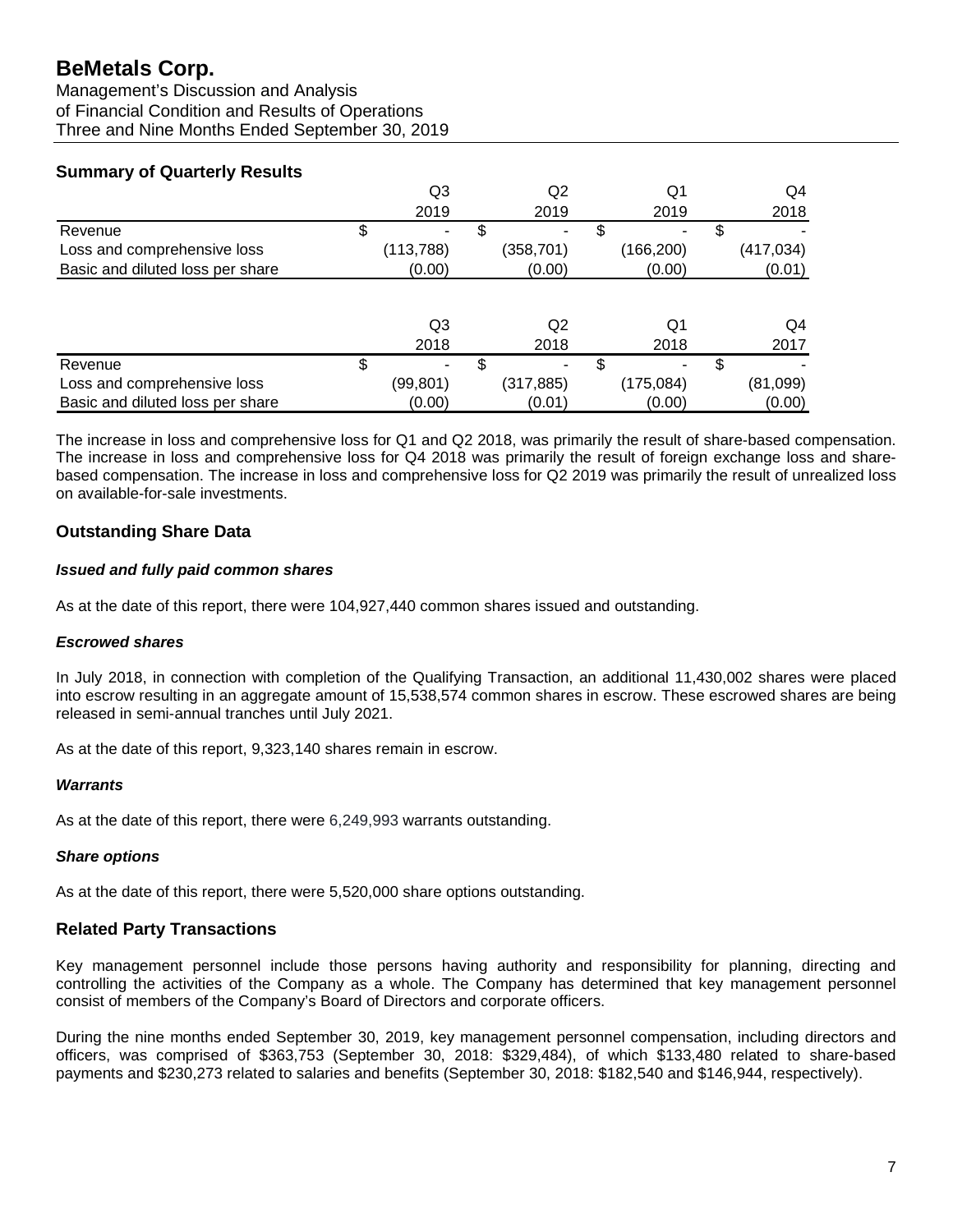# **Outlook**

The Company is advancing its core drilling programs at both South Mountain and Pangeni.

At the South Mountain Project, following a target zone identification and priority study, the underground core drilling has commenced and is targeting to expand the current high-grade zinc/silver, polymetallic resource. The work plan may also include appropriate initial mineralogy study of the mineralization. Ongoing results of the estimated 2,500 metre program are being released as results become available from the laboratory.

At the Pangeni Copper Project, the Company continues to move forward with an initial core drilling program designed by the Company in partnership with the other stakeholders in the Pangeni Copper Project – Copper Cross Zambia Limited and Pangeni Mineral Resources Limited. Results of the 1,275 metre program have been released and exploration work plans and budgets are being formulated for the 2020 field season.

Whilst currently focusing resources on the South Mountain and Pangeni Projects, BeMetals also continues to identify and evaluate other potential, high quality, opportunities as part of its growth strategy, with the goal of becoming a significant base metals producer through the acquisition of quality exploration, development and production stage projects. This strategy is directed by the Board, key members of which have an extensive, proven track record in delivering considerable value in the mining sector through the discovery and building of mines. The Board, its advisors, and senior management also provide outstanding deal flow of project opportunities to the Company based upon an extensive international minerals business network of contacts.

## **Critical Accounting Policies and Estimates**

The Company has prepared the accompanying financial statements in accordance with IFRS. Significant accounting policies are described in Note 3 of the Company's financial statements as at and for the year ended December 31, 2018, except for newly adopted accounting policies as noted below.

The preparation of financial statements in conformity with IFRS requires management to make estimates and assumptions that affect the reported amounts of assets and liabilities and disclosure of contingent assets and liabilities at the date of the financial statements and the reported amounts of expenses during the reporting period. Actual outcomes could differ from these estimates.

# **Recently Adopted Accounting Standards**

The following standard has been adopted by the Company, effective January 1, 2019:

#### *IFRS 16 – Leases*

IFRS 16 is a new standard to establish principles for recognition, measurement, presentation and disclosure of leases with an impact on lessee accounting, effective for annual periods beginning on or after January 1, 2019. Adoption of this standard did not have a significant measurement or disclosure impact on the Company's unaudited condensed interim consolidated financial statements.

#### **Financial Instruments and Financial Risk Management**

The Company is exposed in varying degrees to a variety of financial instrument related risks. The type of risk exposure and the way in which such exposure is managed is provided as follows:

#### **Credit risk**

Credit risk arises from the potential for non-performance by counterparties of contractual financial obligations. The Company's exposure to credit risk is on its cash and amounts receivable. The Company reduces its credit risk by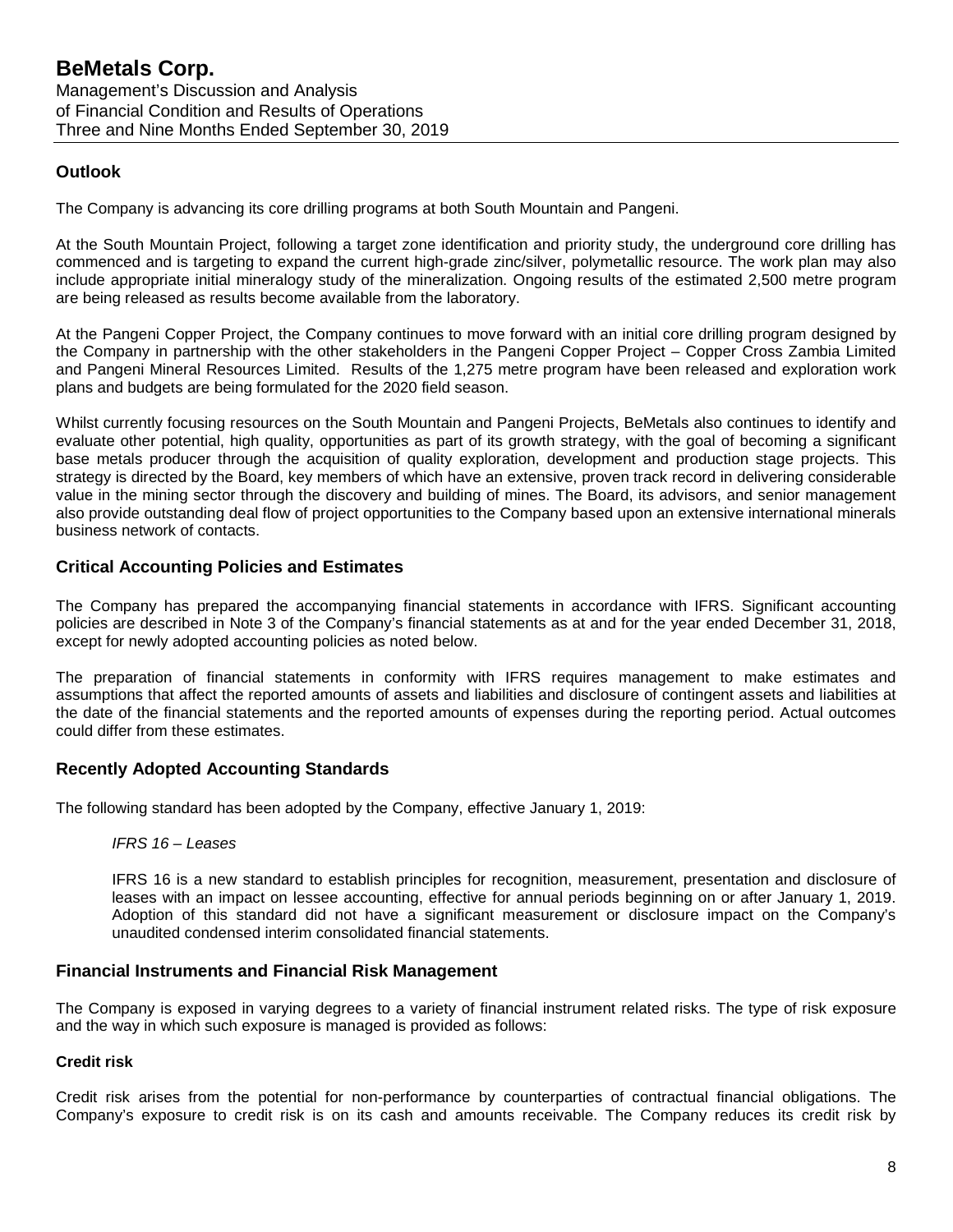maintaining its bank accounts at a large international financial institution. The maximum exposure to credit risk is equal to the carrying value of these financial assets.

#### **Liquidity risk**

Liquidity risk is the risk that the Company will not be able to meet its financial obligations as they fall due. The Company has a planning and budgeting process in place to help determine the funds required to support the Company's normal operating requirements on an ongoing basis. The Company attempts to ensure there is sufficient access to funds to meet on-going business requirements, taking into account its current cash position and potential funding sources. As at September 30, 2019, the Company had current liabilities of \$1,422,639 and working capital of \$1,322,847.

#### **Foreign currency risk**

Foreign currency risk is the risk that the fair values of future cash flows of a financial instrument will fluctuate because they are denominated in currencies that differ from the Company's functional currency. The Company's reporting currency is the Canadian dollar and major purchases are transacted in Canadian and US dollars. A portion of the Company's exploration and evaluation expenditures are incurred in Zambia, but are predominantly transacted in US dollars. The Company maintains Canadian and US dollar bank accounts in Canada. The Company is subject to gains and losses from fluctuations in the US dollar against the Canadian dollar. The Company held a net monetary liability position of \$1,323,755 in US dollars as of September 30, 2019, with the effect on profit or loss before tax of a 10% fluctuation to the CAD dollar being \$132,376.

#### **Interest rate risk**

Interest rate risk is the risk that the fair value of future cash flows of a financial instrument will fluctuate because of changes in market interest rates. The Company's exposure to interest rate risk relates to its ability to earn interest income on cash balances at variable rates. Changes in short term interest rates will not have a significant effect on the fair value of the Company's cash account.

#### **Price risk**

The Company's ability to raise capital to fund exploration or development activities is subject to risk associated with fluctuations in the market prices of base and precious metals including copper, zinc, silver, gold, and lead, and the outlook for these metals. The Company does not have any hedging or other derivative contracts respecting its operations. In addition, the Company's investments which comprise publicly traded equity securities and warrants exercisable into common shares of a public company, are subject to price risk.

Market prices for metals historically have fluctuated widely and are affected by numerous factors outside of the Company's control, including, but not limited to, levels of worldwide production, short-term changes in supply and demand, industrial and retail demand, central bank lending, and forward sales by producers and speculators. The Company has elected not to actively manage its commodity price risk, as the nature of the Company's business is in exploration.

Equity price risk is defined as the potential adverse impact on the Company's earnings due to movements in individual equity prices or general movements in the level of the stock market. The Company closely monitors individual equity movements, and the stock market to determine the appropriate course of action to be taken by the Company.

The Company is exposed to price risk with respect to its investment in THMG.

#### **Risks and Uncertainties**

The risk factors described below summarize and supplement the risk factors contained in the Company's filing statement dated July 18, 2018, (the "Filing Statement") and available on SEDAR at [www.sedar.com,](http://www.sedar.com/) and should be read in conjunction with the more detailed risk factors outlined in the Filing Statement: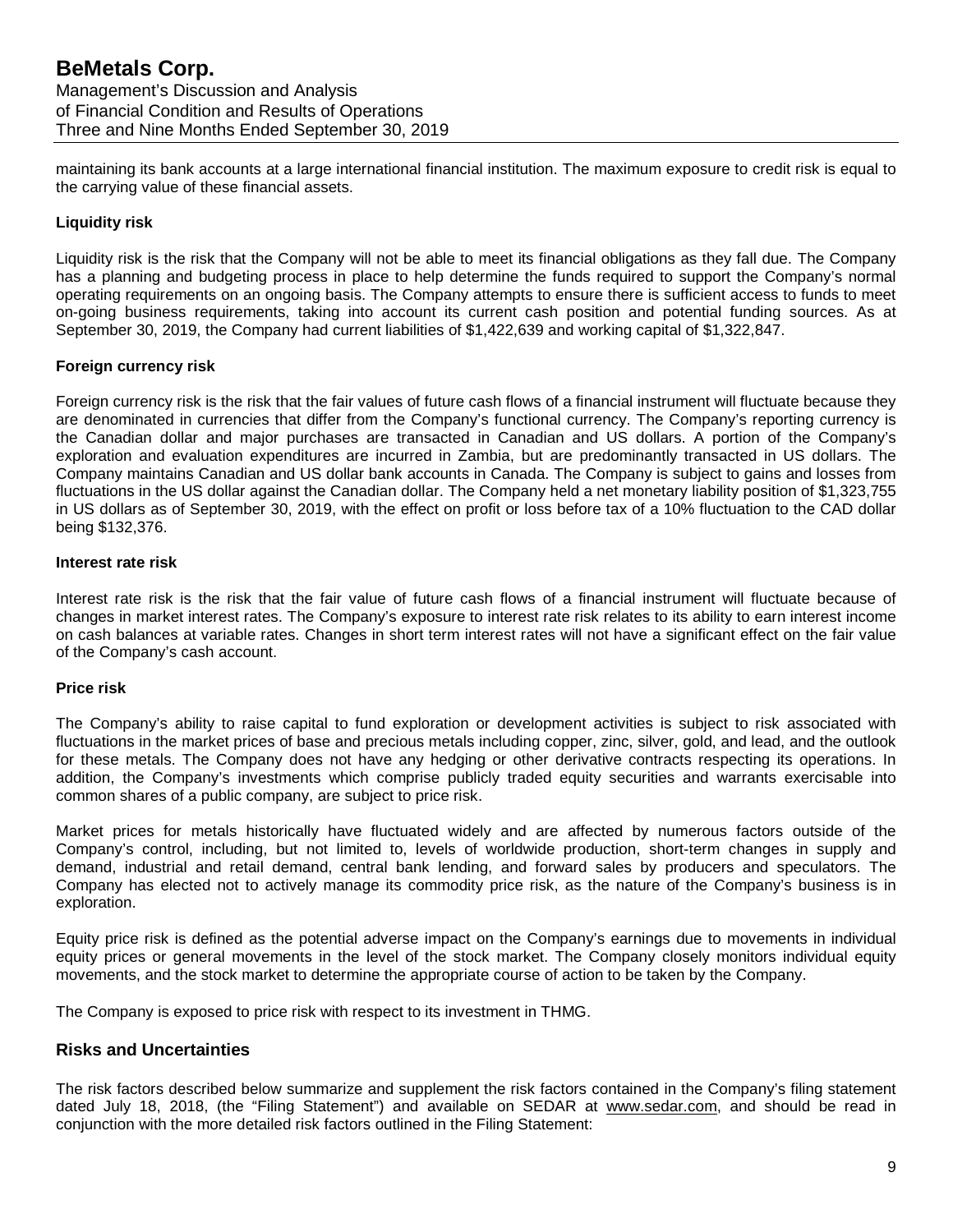# **BeMetals Corp.** Management's Discussion and Analysis of Financial Condition and Results of Operations Three and Nine Months Ended September 30, 2019

The Company is engaged in the acquisition and exploration of natural resource properties, an inherently risky business, and there is no assurance that economically recoverable resources will ever be discovered and subsequently put into production. Most exploration projects do not result in the discovery of economically recoverable resources. Exploration activities require large amounts of capital. There is a risk that during the current difficult economic situation the Company will not be able to raise sufficient funds to finance its projects to a successful development and production stage. While the Company's management and technical team carefully evaluate all potential projects prior to committing the Company's participation and funds, there is a high degree of risk that the Company's exploration efforts will not result in discovering economically recoverable resources. The Company depends on the business and technical expertise of its management team and there is little possibility that this dependence will decrease in the near term.

There is no guarantee that the Company will exercise its option pursuant to the Pangeni Agreement and/or South Mountain Agreement. The completion and exercise of one or both of those options is affected by the success of the Company's exploration efforts and is contingent upon certain conditions precedent as well as the price of metals which are affected by numerous factors including inflation, investor speculative activities, relative exchange rate of the U.S. dollar to other currencies, global and regional demand and production, global and regional political and economic conditions, and production costs in major producing regions. These factors are beyond the Company's control and are impossible to predict.

## **Management's Report on Internal Control over Financial Reporting**

In connection with National Instrument ("NI") 52-109 (Certification of Disclosure in Issuer's Annual and Interim Filings) adopted in December 2008 by each of the securities commissions across Canada, the Chief Executive Officer and Chief Financial Officer of the Company will file a Venture Issuer Basic Certificate with respect to the financial information contained in the unaudited condensed interim consolidated financial statements and the audited annual consolidated financial statements and respective accompanying Management's Discussion and Analysis.

The Venture Issuer Basic Certification does not include representations relating to the establishment and maintenance of disclosure controls and procedures and internal control over financial reporting, as defined in NI 52-109.

Additional information relating to the Company is available on SEDAR at [www.sedar.com.](http://www.sedar.com/)

# **Qualified Person**

The technical information included in this MD&A has been reviewed and approved by John Wilton, CGeol FGS, the Company's CEO and President and a "Qualified Person" as defined by National Instrument 43-101 standards.

## **Caution Regarding Forward Looking Information**

This Management Discussion and Analysis may contain certain "forward-looking statements" within the meaning of Canadian securities legislation. Forward-looking statements are statements that are not historical facts; they involve predictions, expectations, beliefs, plans, projections, objectives, assumptions or future events or performance and are generally, but not always, identified by the words "expects", "plans", "anticipates", "believes", "intends", "estimates", "projects", "aims", "potential", "goal", "objective", "prospective", and similar expressions, or that events or conditions "will", "would", "may", "can", "could" or "should" occur. Forward-looking statements are based on the beliefs, estimates and opinions of the Company's management on the date the statements are made and they include a number of known and unknown risks and uncertainties and other factors. Consequently, there can be no assurances that such statements will prove to be accurate and actual results and future events could differ materially from those anticipated in such statements.

The following table outlines certain significant forward-looking statements contained in this MD&A and provides the material assumptions used to develop such forward-looking statements and material risk factors that could cause actual results to differ materially from the forward-looking statement: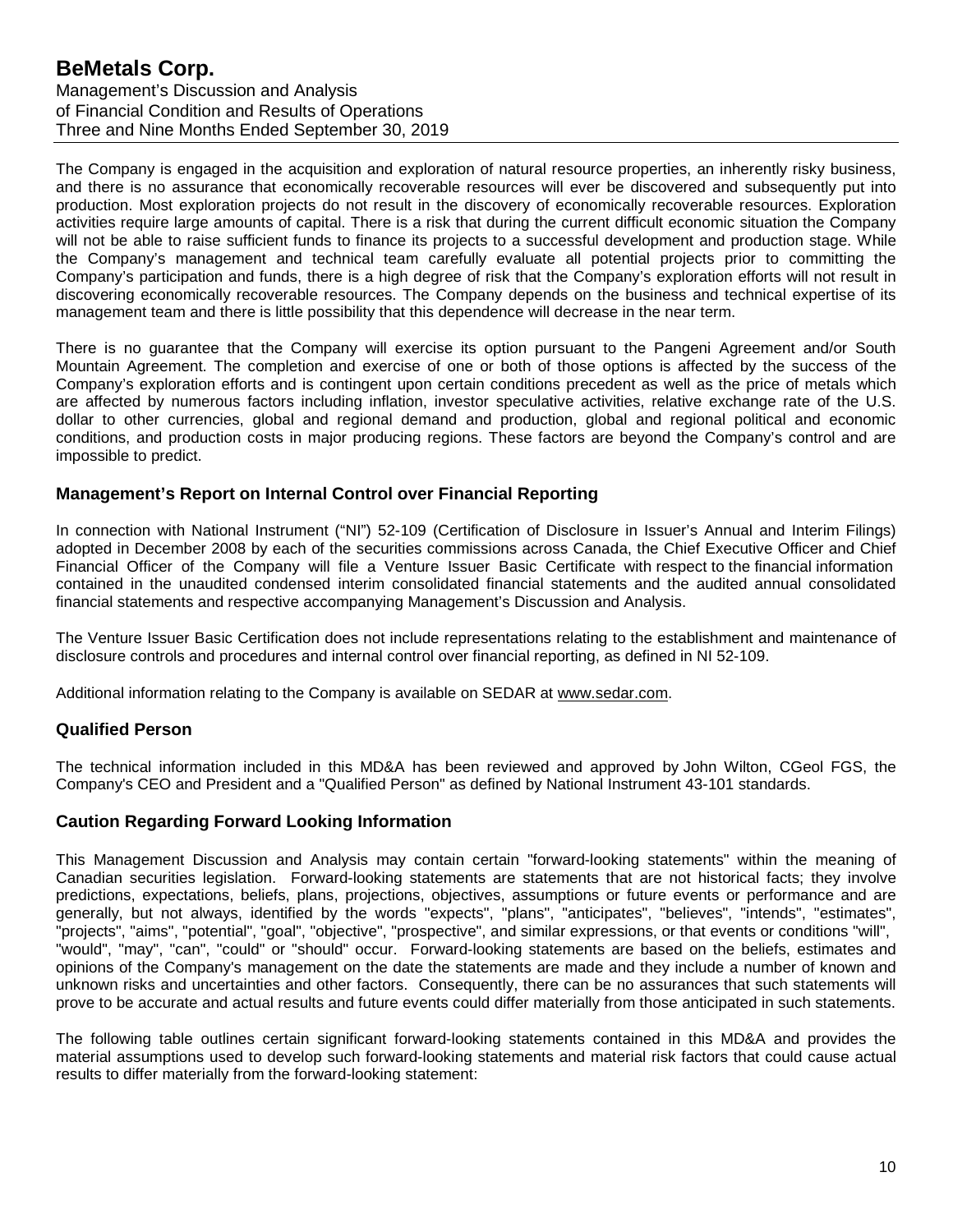Management's Discussion and Analysis of Financial Condition and Results of Operations Three and Nine Months Ended September 30, 2019

| <b>Forward</b><br>looking<br>information                                                                                                                                                                                                                      | <b>Assumptions</b>                                                                                                                                                                                                                                                                                                                                                                                                                                                                                                                                                                                                                                                                                                                                                                                                                                                                    | <b>Risk Factors</b>                                                                                                                                                                                                                                                                                                                                                                                                                                                                                                                                                                                                                                                                      |
|---------------------------------------------------------------------------------------------------------------------------------------------------------------------------------------------------------------------------------------------------------------|---------------------------------------------------------------------------------------------------------------------------------------------------------------------------------------------------------------------------------------------------------------------------------------------------------------------------------------------------------------------------------------------------------------------------------------------------------------------------------------------------------------------------------------------------------------------------------------------------------------------------------------------------------------------------------------------------------------------------------------------------------------------------------------------------------------------------------------------------------------------------------------|------------------------------------------------------------------------------------------------------------------------------------------------------------------------------------------------------------------------------------------------------------------------------------------------------------------------------------------------------------------------------------------------------------------------------------------------------------------------------------------------------------------------------------------------------------------------------------------------------------------------------------------------------------------------------------------|
| The Company's<br>anticipated<br>plans, costs,<br>timing and<br>capital for future<br>development of<br>the Company's<br>mineral<br>exploration<br>properties.                                                                                                 | Financing will be available for future exploration and<br>development of the Company's properties; the actual<br>results of the Company's exploration and development<br>activities will be favourable; exploration and<br>development costs will not exceed the Company's<br>expectations; the Company will be able to retain and<br>attract skilled staff, all requisite regulatory and<br>governmental approvals for exploration projects and<br>other operations will be received on a timely basis<br>upon terms acceptable to the Company, and applicable<br>political and economic conditions are favourable to the<br>Company; the price of precious and base metals and<br>applicable interest and exchange rates will be<br>favourable to the Company; no title disputes exist with<br>respect to the Company's properties.                                                 | Precious and base metals price volatility;<br>uncertainties involved in interpreting<br>geological data and confirming title to<br>acquired properties; the possibility that future<br>exploration results will not be consistent with<br>the Company's expectations; availability of<br>financing for and actual results of the<br>Company's exploration and development<br>activities; increases in costs; environmental<br>compliance and changes in environmental<br>and other local legislation and regulation;<br>interest rate and exchange rate fluctuations;<br>changes in economic and political conditions;<br>the Company's ability to retain and attract<br>skilled staff.  |
| The Company's<br>ability to carry<br>out anticipated<br>exploration on<br>its mineral<br>exploration<br>properties.                                                                                                                                           | The operating and exploration activities of the<br>Company for the next twelve months and the costs<br>associated therewith, will be consistent with the<br>Company's current expectations; debt and equity<br>markets, exchange and interest rates and other<br>applicable economic conditions are favourable to<br>the Company.                                                                                                                                                                                                                                                                                                                                                                                                                                                                                                                                                     | Changes in debt and equity markets; timing<br>and availability of external financing on<br>acceptable terms; increases in costs;<br>environmental compliance and changes in<br>environmental and other local legislation<br>and regulation; interest rate and exchange<br>rate fluctuations; changes in economic<br>conditions.                                                                                                                                                                                                                                                                                                                                                          |
| Plans, costs,<br>timing and<br>capital for future<br>exploration and<br>development of<br>the Company's<br>property<br>interests,<br>including the<br>costs and<br>potential impact<br>of complying<br>with existing and<br>proposed laws<br>and regulations. | Financing will be available for the Company's<br>exploration and development activities and the<br>results thereof will be favourable; actual operating<br>and exploration costs will be consistent with the<br>Company's current expectations; the Company will<br>be able to retain and attract skilled staff; all<br>applicable regulatory and governmental approvals<br>for exploration projects and other operations will be<br>received on a timely basis upon terms acceptable to<br>the Company' the Company will not be adversely<br>affected by market competition; debt and equity<br>markets, exchange and interest rates and other<br>applicable economic and political conditions are<br>favourable to the Company' the price of precious<br>and base metals will be favourable to the Company;<br>no title disputes exist with respect to the Company's<br>properties. | Precious and base metals price volatility,<br>changes in debt and equity markets; timing<br>and availability of external financing on<br>acceptable terms; the uncertainties involved<br>in interpreting geological data and<br>confirming title to acquired properties; the<br>possibility that future exploration results will<br>not be consistent with the Company's<br>expectations; increases in costs;<br>environmental compliance and changes in<br>environmental and other local legislation<br>and regulation; interest rate and exchange<br>rate fluctuations; changes in economic and<br>political conditions; the Company's ability to<br>retain and attract skilled staff. |
| Management's<br>outlook<br>regarding future<br>trends.                                                                                                                                                                                                        | Financing will be available for the Company's<br>exploration and operating activities; the price of<br>precious and base metals will be favourable to the<br>Company; required regulatory approvals for the<br>acquisition of mineral properties will be received.                                                                                                                                                                                                                                                                                                                                                                                                                                                                                                                                                                                                                    | Precious and base metals price volatility;<br>changes in debt and equity markets;<br>interest rate and exchange rate fluctuations;<br>changes in economic and political<br>conditions.                                                                                                                                                                                                                                                                                                                                                                                                                                                                                                   |